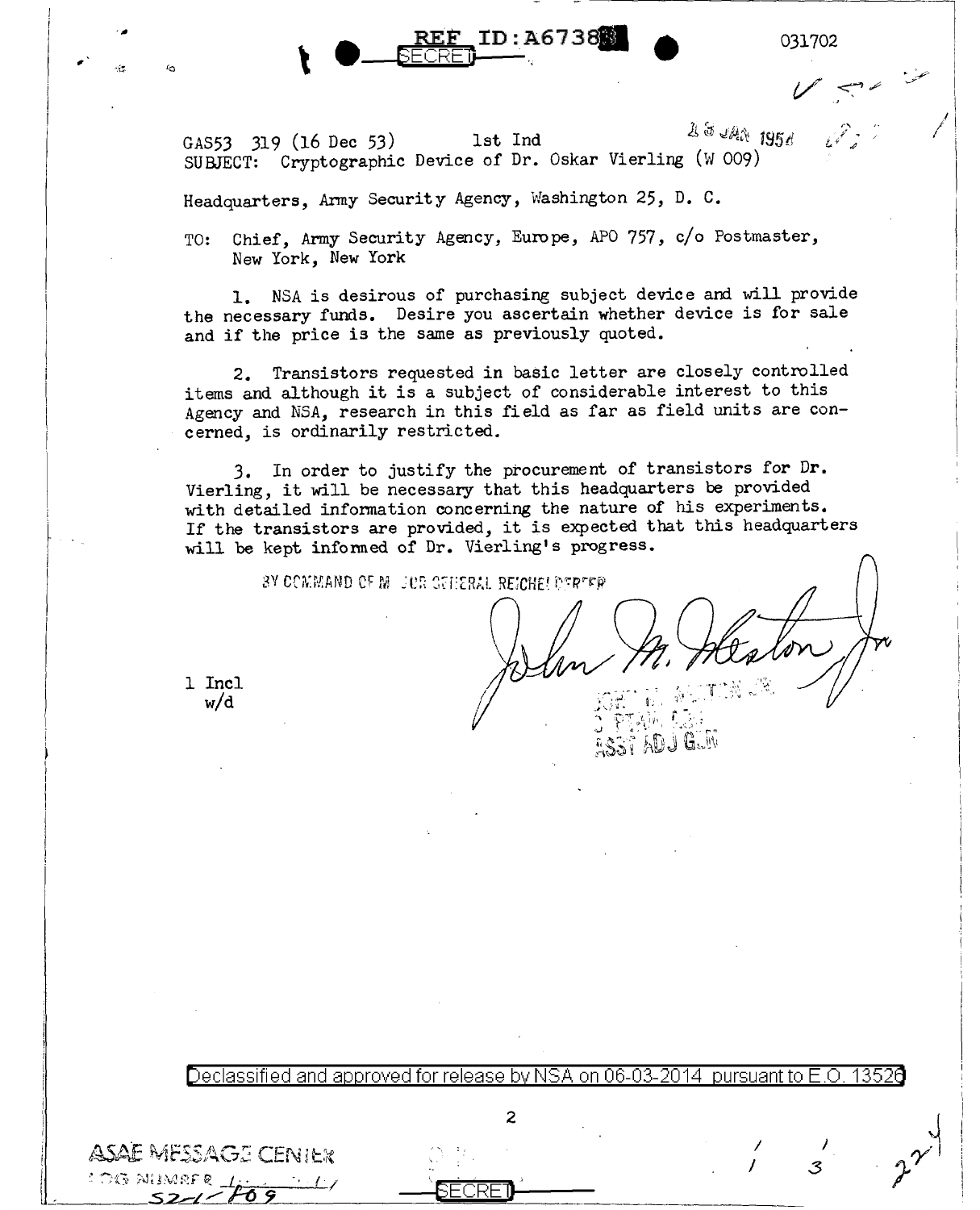12 October 1953

I

 $\vert$ !

~ -\

SUBJECT: Cryptographic Device of Dr Cskar Vierling  $(T - 005)$ 

REF ID: A67383

<u>[OP SECRET</u>

<del>INFORMATI</del>

 $\mathbb{R}$ 

I  $\vert$ 

' I  $\mathbf{I}$ ~

Chief<br>Army Security Agency Department of the Army Washington 25, D. C.

סתייריים סייניתיית

ANG A KOLONIAN DI KOLONIA NG KILIMATING AGAMAT

1. Reference is made Par 3, letter this headquarters (W-002), dated 29 September 1953, subject as above.

2. Forwarded for your information and retention are the inclosed photographs of the Vierling Schluesselscheibe, as made from a machine borrowed for the purpose from the firm of Heinrich Gertsch A.G. of Zurich/Affoltern. Gertsch was visited by a NSA representative temporarily with this headquarters, who was in Zurich on an official visit to Edgar Gretner A. G. The visit to Gertsch was coordinated with the Assistant Army Attache in Switzerland.

3. All matters related to the Vierling device are handled for Gertsch by a Dr. Cappus, a commercial representative of the firm, and a reGerve colonel in the Swiss Army. Dr. Cappus, although neither an engineer nor a cryptographic specialist, appeared to be well briefed on the whole ratter of the Vierling equipment, and, incidentally, well acquainted with the Antheneum Stiftung. Ee stated that Atheneum had wanted him to handle their commercial. interests in Switzerland, when they first organized but that he had declined because of the pressure  $of$  other business. He intimated that he was not completely convinced of the commercial possibilities of Antheneum developed equipment.

4. Dr. Cappus disclosed ifhat the Vierling devjce had been submitted to the Swiss Army for any possible interest, through Colonel Leutwyler, chief of the Swiss Kriegstechnische Abteilung. Cappus thought that the Swiss

INFORMATION

!OP **SECRElJ** 

'·

 $T - 4384$